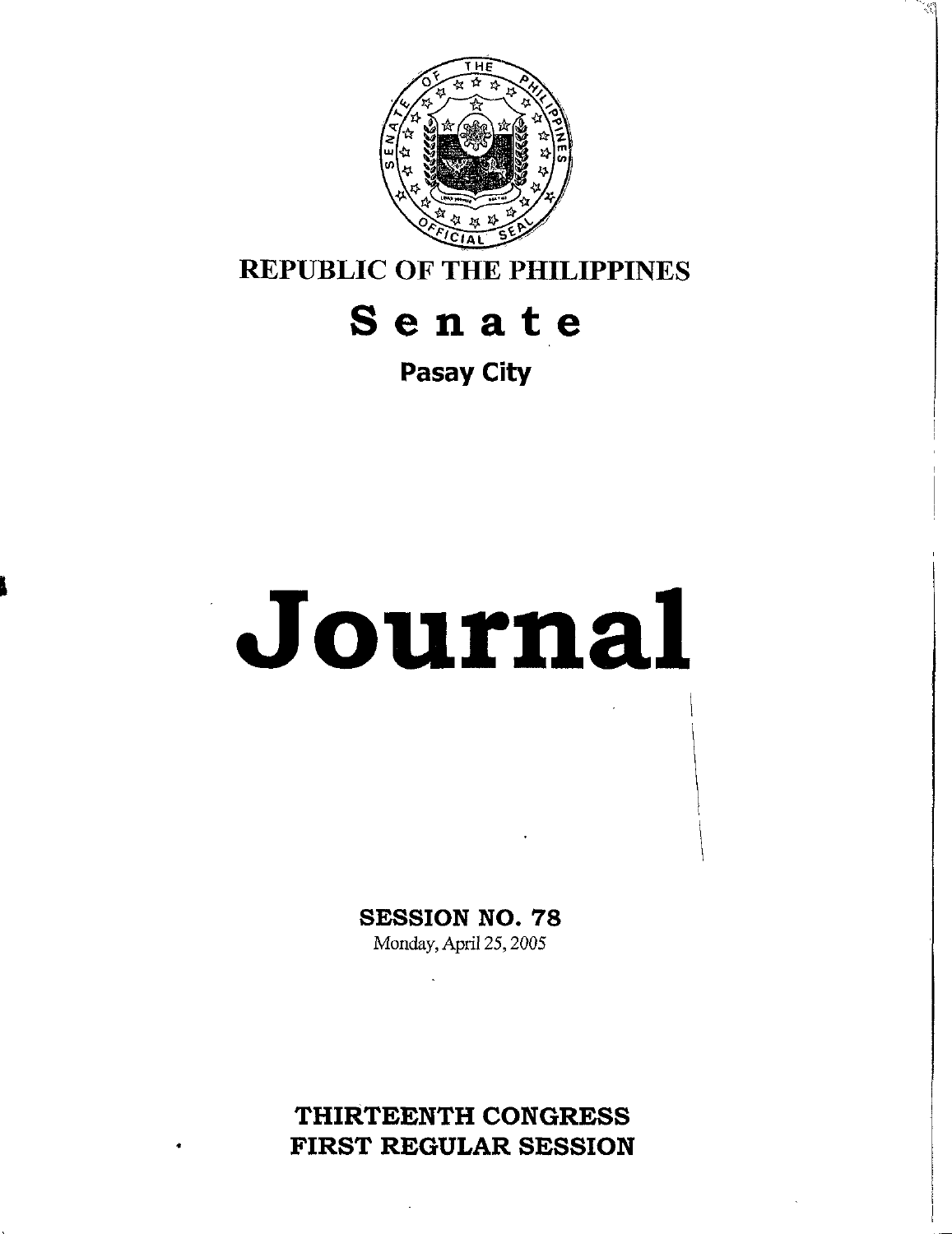# **CALL TO ORDER**

At 3:54 p.m., the Senate President, Hon. Franklin M. Drilon, called the session to order.

## **PRAYER**

 $\mathbb{I}$ 

I

Sen. Luisa "Loi" P. Ejercito Estrada led the prayer, to wit:

Dear Lord,

We pray that You save us from ourselves. The world that You made for us, to live in peace, we have made into an armed camp.

We live in fear of war to come. We are afraid of the "terror that flies by night and the arrow that flies by day, the pestilence that walks in darkness and the destruction that wastes at noonday."

We have turned from You to go our selfish way. We have broken Your commandments and denied Your truth. We have left Your altars to serve the false gods of money and pleasure and power.

Forgive us and help us. Now, darkness gathers around us and we are confused in all our counsels, losing faith in You, we lose faith in ourselves.

Inspire us with wisdom, all of us of every color, race and creed, to use our wealth, our strength to help our brothers and sisters, instead of destroying them.

Help us to do Your will as it is done in heaven and to be worthy of Your promise of peace on earth.

Fill us with new faith, new strength and new courage, that we may win the Battle for Peace. Be swift to save us, dear Lord, before darkness falls.

## **NATIONAL ANTHEM**

The Teklado School of Music Singing Ensemble led the singing of the national anthem and, thereafter, rendered the song entitled *Isang Dugo, Isang Lahi*, *hang Musiku.* 

# **ROLL CALL**

Upon direction of the Chair, the Secretary of the Senate, Oscar G. Yabes, called the roll, to which the following senators responded:

| Angara, E. J.              | Lacson, P.M.        |
|----------------------------|---------------------|
| Arroyo, J. P.              | Lapid, M. L. M.     |
| Biazon, R. G.              | Lim, A. S.          |
| Cayetano, C. P. S.         | Madrigal, M. A.     |
| Drilon, F. M.              | Pangilinan, F. N.   |
| Ejercito Estrada, J.       | Pimentel Jr., A. Q. |
| Ejercito Estrada, L. L. P. | Revilla Jr., R.B.   |
| Enrile, J. P.              | Roxas, M.           |
| Flavier, J. M.             | Villar, M. B.       |

With **18** senators present, the Chair declared the presence of a quorum.

Senators Gordon, Magsaysay, Osmeña and Recto arrived after the roll call.

Senator Defensor Santiago was absent on account of illness.

# **ANNOUNCEMENT OF SENATOR** PANGJLINAN

Senator Pangilinan announced that the Body would consider Proposed Senate Resolution No. 195 (Convention on Tobacco Control) for Third Reading at a later hour in view of Senator Enrile's request that he be given time to prepare his manifestation.

# **APPROVAL OF THE JOURNAL OF SESSION NO. 77**

Upon motion of Senator Pangilinan, there being no objection, the Body dispensed with the reading of the Journal of Session No. 77 and considered it approved. p<sup>o</sup><br>*W*<sup>*de*</sup> the *d*</sup>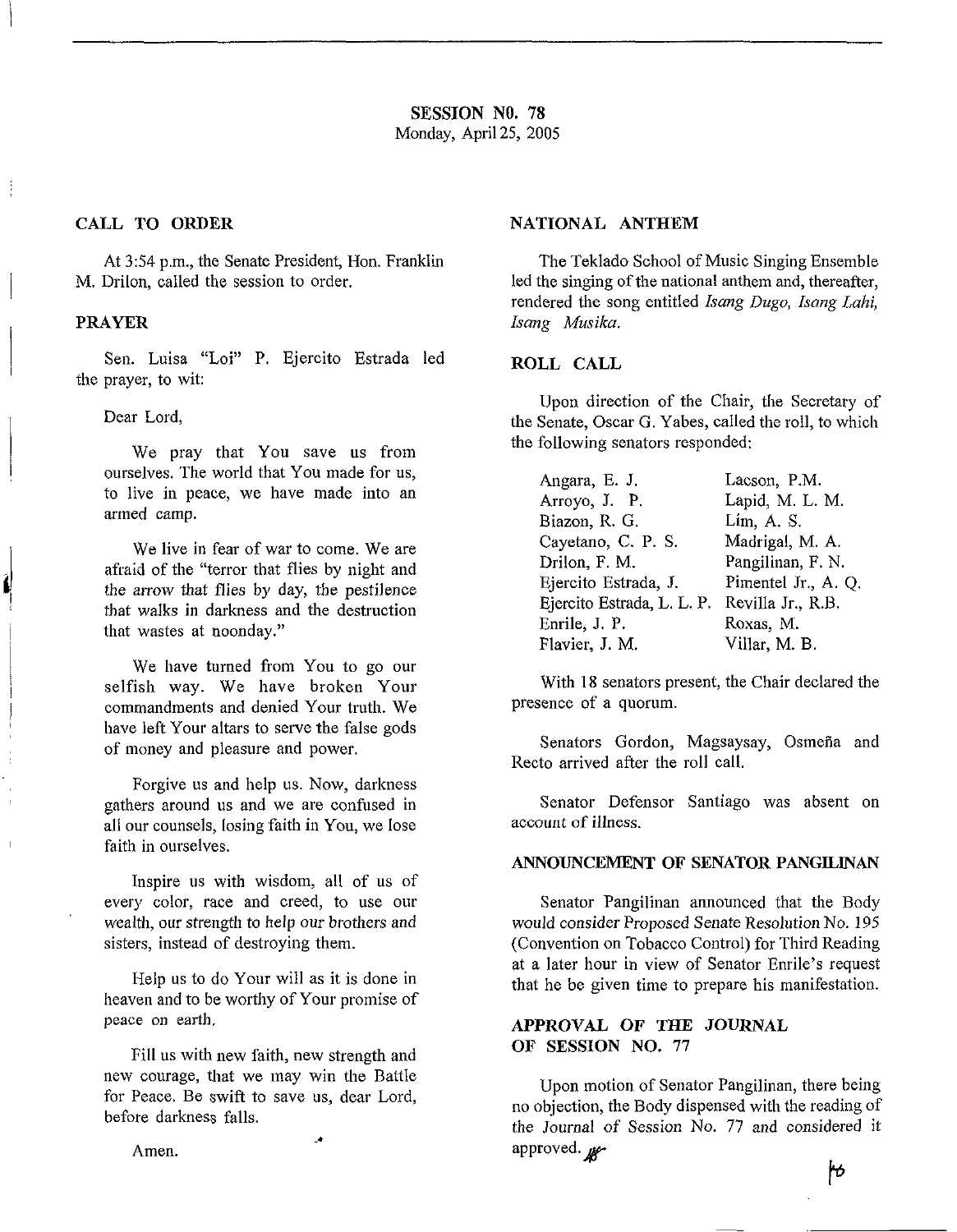#### REFERENCE OF BUSINESS

The Secretary of the Senate read the following matters and the Chair made the corresponding referrals:

# MESSAGE **OF** THE PRESIDENT **OF** THE PHILIPPINES

Letter of Her Excellency, President Gloria Macapagal Arroyo dated 8 March 2005, submitting to the Senate for its consideration, certified true copies of the *Protocol Amending the Convention between the Government of the Republic of the Philippines and the Government of New Zealand for the Avoidance of Double Taxation and Prevention of Fiscal Evasion with Respect to Taxes on Income,* which was signed in Wellington, New Zealand on 21 February 2002.

# **To** the Committee **on** Foreign Relations

# MESSAGE FROM THE HOUSE OF REPRESENTATIVES

- Letter from the Secretary General of the House of Representatives dated **18** April 2005, informing the Senate that on even date, the House of Representatives elected Representatives Roman, Figueroa and Marcos as additional conferees to the Bicameral Conference Committee on the disagreeing provisions of House Bill NO. 3555, entitled
	- AN ACT RESTRUCTURING THE VALUE-ADDED TAX, AMENDING FOR THE PURPOSE TITLE IV OF THE NATIONAL INTERNAL REVENUE CODE OF 1997, AS AMENDED, AND FOR OTHER PURPOSES;

House Bill No. 3705, entitled

AN ACT AMENDING SECTIONS 106, 107, 108, 109, 110 AND 111 OF THE NATIONAL INTERNAL REVENUE CODE OF 1997, AS AMENDED, AND FOR OTHER PURPOSES;

and Senate Bill No. 1950, entitled

AN ACT AMENDING SECTIONS 27, 28,

34, 106, 108, 109, 110, **<sup>11</sup>1,** 112, 113, 114, 116, 117, 119, 121, 122, 125, 148, 151, 236, 237 AND 288 OF THE NATIONAL INTERNAL REVENUE CODE OF 1997, AS AMENDED, AND FOR OTHER PURPOSES

#### To the Committee **on** Rules

#### RESOLUTIONS

Proposed Senate Resolution No. 236, entitled

RESOLUTION DIRECTING THE SENATE COMMITTEE ON GAMES, AMUSEMENT AND SPORTS TO CONDUCT AN INVESTIGATION, IN AID OF LEGISLATION, INTO THE IMPLEMENTATION OF THE ANTI-JUETENG LAW AMIDST THE RAMPANT OPERATIONS OF JUETENG AND OTHER FORMS OF ILLEGAL GAMBLING

Introduced by Senator Pimentel Jr.

**To** the Committee **on** Games, Amusement **and** Sports

Proposed Senate Resolution No. 237, entitled

RESOLUTION CREATNG A SELECT OVERSIGHT COMMITTEE ON ANTI-TRAFFICKING IN PERSONS

Introduced by Senator M. A. Madrigal

To the Committee **on** Rules

#### COMMUNICATION

- Letter from Director Lamberto R. Barbin of the Office of the President of the Philippines, transmitting to the Senate for its information and guidance a certified copy of Proclamation No. 822. entitled
	- DECLARING A PERIOD OF NATIONAL MOURNING OVER THE PASSING AWAY OF POPE JOHN PAUL I1
	- To the Archives **P**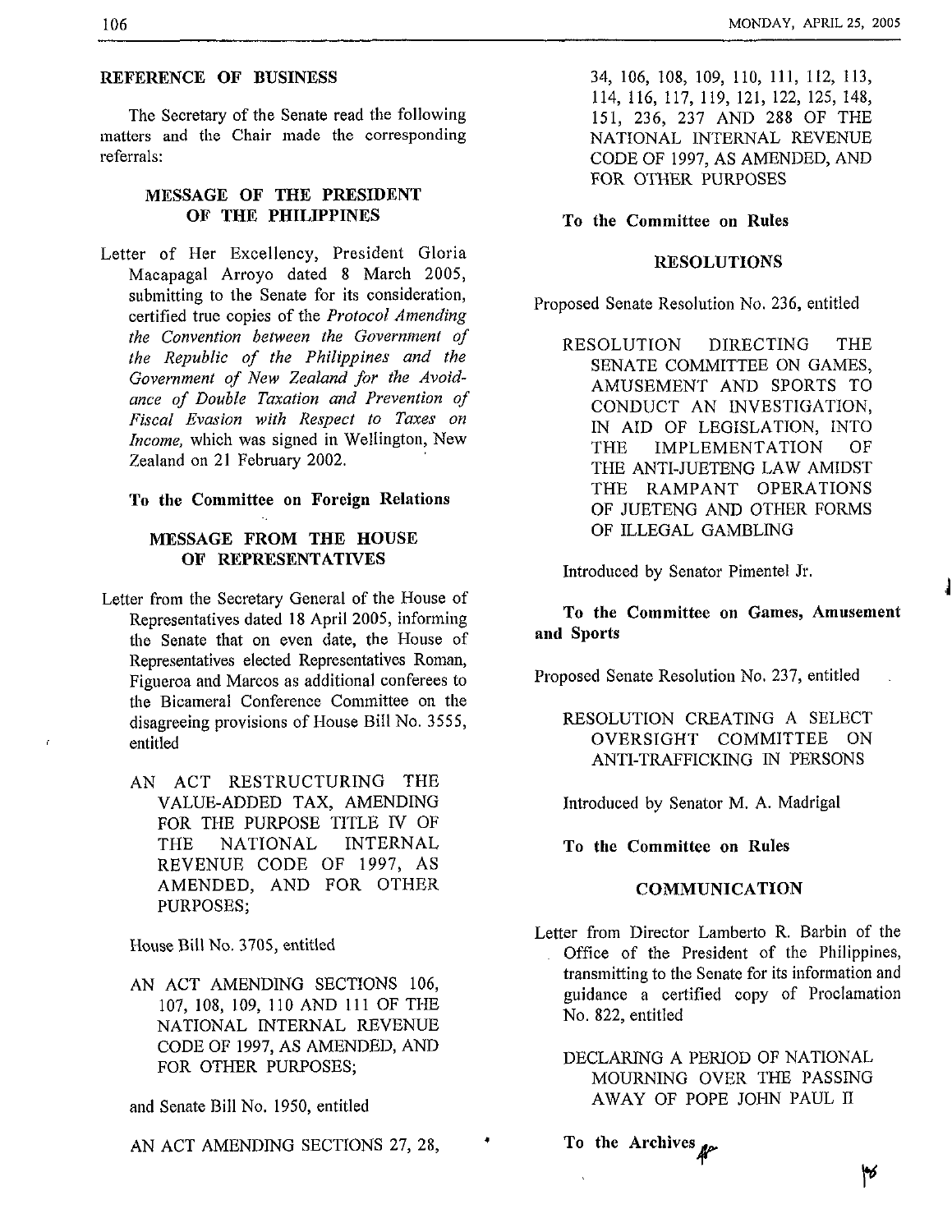#### **ADDITIONAL mFERENCE OF BUSINESS**

#### **RESOLUTION**

Senate Joint Resolution No. 5, entitled

JOINT RESOLUTION EXPRESSING THE SENSE OF CONGRESS TO ENCE ALLOWANCE OF THE OFFICERS, ENLISTED PERSONNEL AND THOSE UNDERGOING TRAINING OF THE ARMED FORCES OF THE PHILIPPINES (AFP), PHILIPPINE NATIONAL POLICE TION (BFP) AND BUREAU OF JAIL MANAGEMENT AND PENOLOGY MENT EVERY THREE YEARS, PROVIDING FUNDS THEREFOR, AND FOR OTHER PURPOSES INCREASE THE DAILY SUBSIST- (PNP), BUREAU OF FIRE PROTEC- (BJMP), WITH A PERIODIC ADJUST-

Introduced by Senator Biazon

**To the Committees on National Defense and Security; Public Order and** Illegal **Drugs; and Finance** 

# **PRIVILEGE SPEECH OF SENATOR EJERCITO ESTRADA (J)**

Availing himself of the privilege hour, Sen. Jinggoy Ejercito Estrada delivered the following speech:

#### **WATCHING PAGCOR LIKE A HAWK THE GAMBLING REPUBLIC, PART 2**

I rise again today to denounce the continuing and scandalous anomalies and excesses of the present management of the Philippine Amusement and Gaming Corporation, or Pagcor.

The last time I stood before this august Body on March 7, incidentally two years when I was freed on bail, to expose irregularities in Pagcor, I committed to watch this gambling apparatus like a hawk.

That is what I have precisely done. Some well-meaning friends and colleagues have advised me to give up this campaign.

*Binalaan ako na naghahanda raw ang mga opisyal ng Pagcor na gagamit ito ng malaking halaga at ng buong puwersa ng kapangyarihan at impluwensiya nito para siraan ako at maglunsad ng isang malawakang* smear campaign *laban sa akin at sa aking pamilya.* 

*Sa unang* privilege speech *ko pa lamang tungkol sa Pagcor, nakatanggap na ako ng pahiwatig ng areglo at suhol para manahimik lang ako.* 

*Nang hindi ako pumayug, hinigpitan nila ang galaw ng aking ama, ang Pangulong Joseph Estrada, sa Tanay sa pagtunggap ng mga dalaw at bisita.* 

But I cannot, in conscience, stand idly and watch Pagcor's management bleed the agency and deprive our government of badly needed resources while we continue to impose new taxes on our citizens to raise funds.

I cannot close my eyes to the continuing plunder and pillage of Pagcor winnings and resources while a gambling culture continues to be institutionalized in our country today.

*Sa araw na ito. Abril 25, may apat nu taon na ngayon ang nakuraraan, ako at ang aking ama ay hinuli at ikinulong ng gobyernong ito dahil sa isyu ng sugal. It0 po ang ika-apat na anibersaryo ng aming pagkaka-aresto.* 

I find this bitter and ironic *na kami ni Pangulong Estrada ang nakulong dahil sa paratang na may kaugnayan sa sugal, samantulang ang mga galamay ng gobyernong ito ang patuloy ngayong*  ramantatang ang mga gatamay ng<br>gobyernong ito ang patuloy ngayong<br>nagpapasasa sa sugal — kaliwa't-kanan, *garapal at walang pakundangan.* 

As I stand before yon today, freed on bail, my father continues to suffer in detention and denied the society of his friends and family.

Meanwhile, the gambling and plunder machineries of the minions of this present administration continue to pursue their illegal activities with impunity, with boldness and audacity, to the extent of even expanding its illegal operations.  $\mu$  *Pb*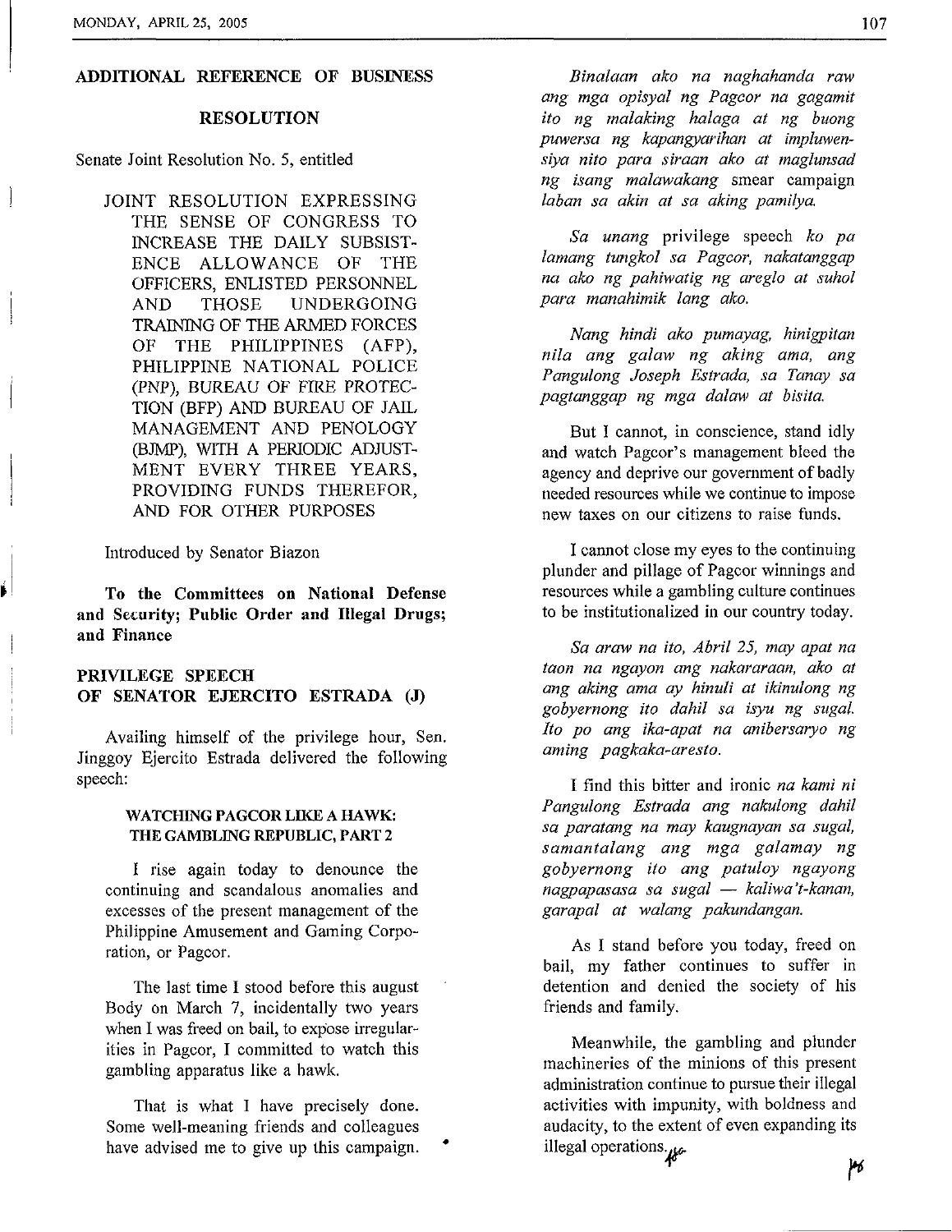A lot of things have happened since my last privilege speech.

Three more slot machine arcades under the same dubious 60-40 contract arrangements have been opened. These are the East Bay Hotel Casino in Antipolo-Binangonan, the Sogo Hotel in San Pedro, Laguna, and the Subic International Hotel in the Subic Free Port Area. East Bay Hotel Casino, incidentally, not only operates slot machines, but also maintains table games.

*Sa madaling salita, sa halip na magpalipas muna dahil may imbestigasyon na sa Senado, nagdagdag pa. Walang tigil ang panganganak ng programang ipinaabort kuno ni Ginang Arroyo. May bendisyon kava ito ni Ginang Arroyo?* 

These ventures will add up to the losses being incurred by government that are growing day by days especially now that the operations of the Hyatt Casino are in full swing.

The Hyatt Casino  $-$  which is the main subject of my speech today  $-$  is an entirely different story.

'This contract is more anomalous than the 15 contracts Pagcor has with private operators of slot machine arcades.

*Mas masahol ito dahil hindi lang 40 porsiyento ng kita sa* slot machines *ang ipinamimigay ng Pagcor sa ka-partner na* private operator.

*Pati PO kita sa table games kasali na po sa hatian.* 

*Sa madding sulita, 40 porsiyento ng kita ng buong* Hyatt Casino *ang tzawawula sa gobyerno at napupunta sa may-ari ng hotel.* 

*Sa halip na piso ang pumasok sa kaban ng bayan,* 60 *sentimos na lang.* 

*At tulad po ng ibang kontruta, bayad daw ito sa renta.* 

The Hyatt Casino generated net winnings of P1.22 billion from March 2004 to February 2005.

But out of this amount, only P733.8 million was recorded in the books of Pagcor as its income. A total of P489 million went to Marina Square Properties, Inc. supposedly as Pagcor's rental payment.

I say supposedly because the amount is not recorded in the financial books of Pagcor as rent.

If, as Pagcor officials say, what they have is a lease contract and not a jointventure agreement, then how come it does not record a rental expense in its boolts?

I ask this because I have been informed that, by some kind of accounting magic, the rental payment is not recorded at all. We do not know how and why it passes the scrutiny of the Commission on Audit.

But that is not all.

The rent  $-$  if they wish to call it rent - is excessive, and is becoming more excessive everyday because it is fixed at casino. 40 percent of the winnings of the entire

In its first 12 months of operations, Pagcor paid Hyatt ahnost half-billion pesos in rent for one casino. This is more than half of the rent paid by Pagcor in its 13 other wholly owned casinos.

But what is more disadvantageous is that the Hyatt Casino — from which Pagcor gets only **60** percent of winnings-competes directly with those 100-percent owned by Pagcor. It cannibalizes Pagcor's own market.

*Patunay po dito ang patuloy na paglipat ng mga manlalaro nzula sa ibang casino ng Pagcor patungo sa Hyatt Casino.* 

*Kaya po habang tumatagal ang ganitong klase ng kontrata, ang kinikita PO sa mga casinong pag-aaring huo ng Pagcor ay parang spaghetting pabaha ng pababa. Sumantala ang kinikita ng kapartner ng Pagcor sa Hyatt ay parang spaghetting pataas ng pataas.* 

There is another question that begs an answer. $\mu$ 

|r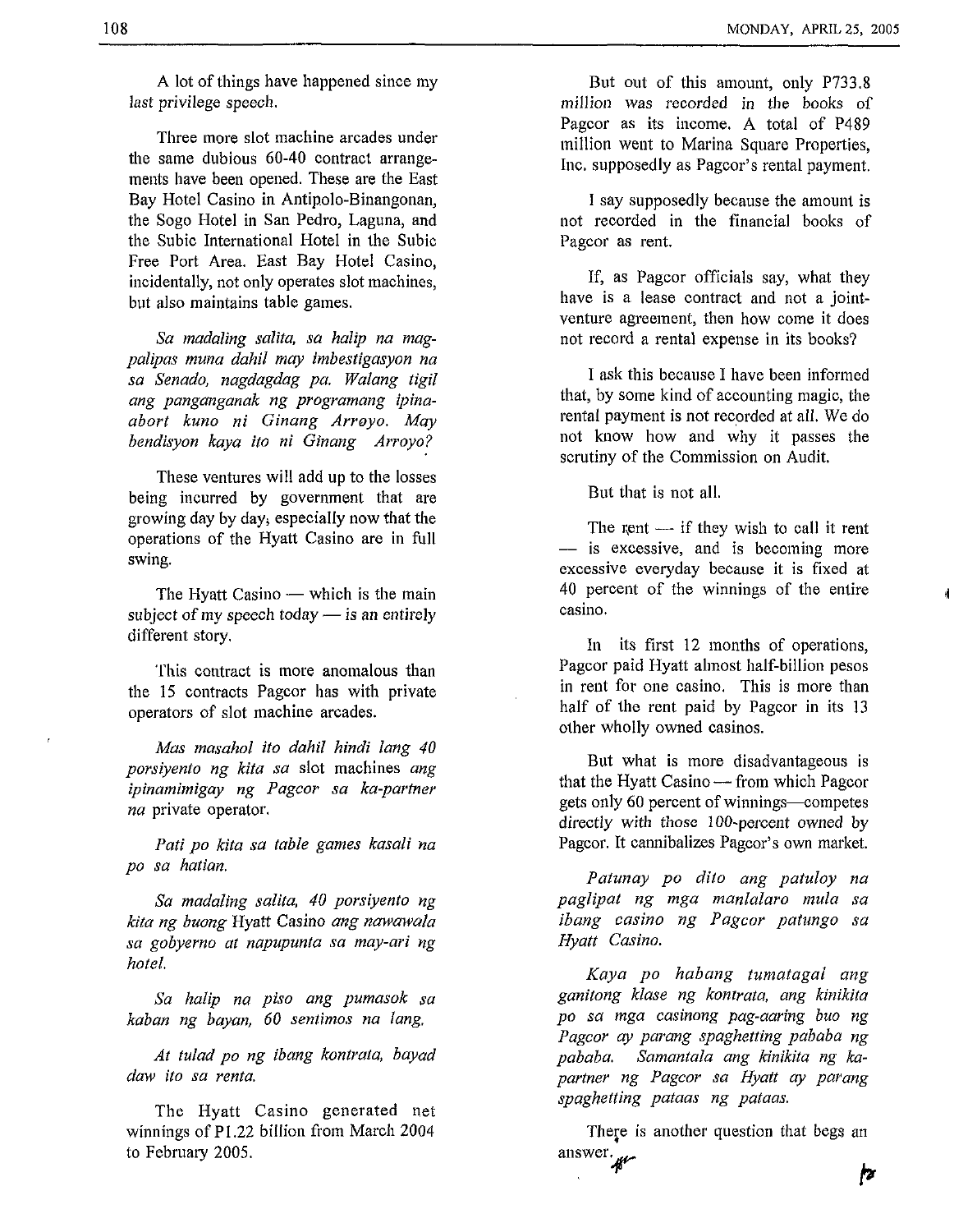Who owns Marina Square Properties and who owns the Hyatt Marina Hotel?

According to the contract, Marina Square Properties is a subsidiary of the Chow Tai Fook group of companies of Hong Kong.

The Chow Tai Fook group of companies is controlled principally by Henry Cheng, who also owns New World Hotel. Henry Cheng is an old partner of Mr. Stanley Ho. There are many companies to this day in which they remain partners, including casinos in Macau.

It is therefore not without basis when some people suspect that Mr. Stanley Ho is also involved in Marina Square Properties. Marina Square Properties supposedly acquired the land on which Hyatt Marina Hotel stands from Fairmont Holdings. Records in the Philippine Stock Exchange show that Mr. Stanley Ho not only owns substantial interest in Fairmont Holdings but is the chairman of the board.

Mr. Stanley Ho, if you will remember, was received warmly with open arms by Malacañang during his visit to the Philippines last March 2004. Malacañang even sent its Presidential Assistant for Foreign Investments, Atty. Dan Rolleda, to welcome Mr. Stanley Ho.

On top of this gracious welcome, Mr. Stanley Ho was conferred an honorary doctorate degree by the Angeles University Foundation in Mrs. Arroyo's home province, and which prompted Archbishop Oscar Cruz to return his honorary doctorate degree to the same university in protest.

That is why **I** ask the Senate also to investigate the true ownership of Marina Square Properties so that we may know if, in fact, Mr. Stanley Ho has taken a big chunk of casino operations in the Philippines.

*Napakaranii pa pong anomalya sa Pugcor ang dapat pagtuunan ng pansin ng Senado.* Talking about the monster that Pagcor has become under Mrs. Arroyo is like opening Pandora's box. You do not know where to start, and you do not know where to end.

For instance, with respect to the Hyatt Casino, Pagcor has illegally extended the exemption it enjoys from customs duties to the owners of the hotel, by misrepresenting that the other importations made by Hyatt are that of Pagcor's.

*Mapapansin din na sa hulos lahat ng casino ng Pagcov ay bumabaha ngayon ang kape, at hindi lang basta kape, kundi kapeng* Figaro *pa.* 

*Lahat PO ng kape para sa mga manlalaro ng* Pagcor *ay binibili sa branch ng* Figaro Coffee *sa loob ng casino ng* Pagcor. *Doble ang presyo nito kung ihahambing sa presyo ng* Figaro *sa labas.* 

This exclusive contract was awarded to a company managed by the relatives of Pagcor President Rafael Francisco without bidding whatsoever. Since Pagcor has previously denied Mr. Francisco's relationship with any Figaro official, perhaps he may want to explain his relationship with Figaro Chief Operating Officer Regina Francisco and her fellow Figaro Directors Randy and Raffy Francisco. *Hindi kaya magkakaputid iyan?* 

Equally anomalous is that Pagcor maintains 116 consultants and 103 retainers for various services. What these consultants and retainers do, **I** do not know yet, as of now, but we will find out.

*Kasama dit0 ang isang arkitekto na kinikilalang* Jeremiah T. Cruz *na pinsan ni* Pagcor Chairman Ephraim Cruz Genuino. *Nguni't ang mabigat dito, pati ang mga*  designer *at mga* staff *ng* architectural company *ni* Architect Cruz *ay mga* consultant *at* retainer *din na sumasahod sa* Pagcor. *Ang arkitekto ding ito, ayon sa kanyang*  biodata, *ang nangasiwa sa* renovation *ng bahay sa La Vista ni Ginang Arroyo at itong* consultant *na ito ay tumatanggap ng P80,OOO kada buwan sa Pagcor. Hindi kuya gurapal ito?* 

We also ask why Pagcor is probably the only casino in the world that resorts to the emergency purchases of its playing cards. This is done by making it look like there is alway's bidding failure to justify emergency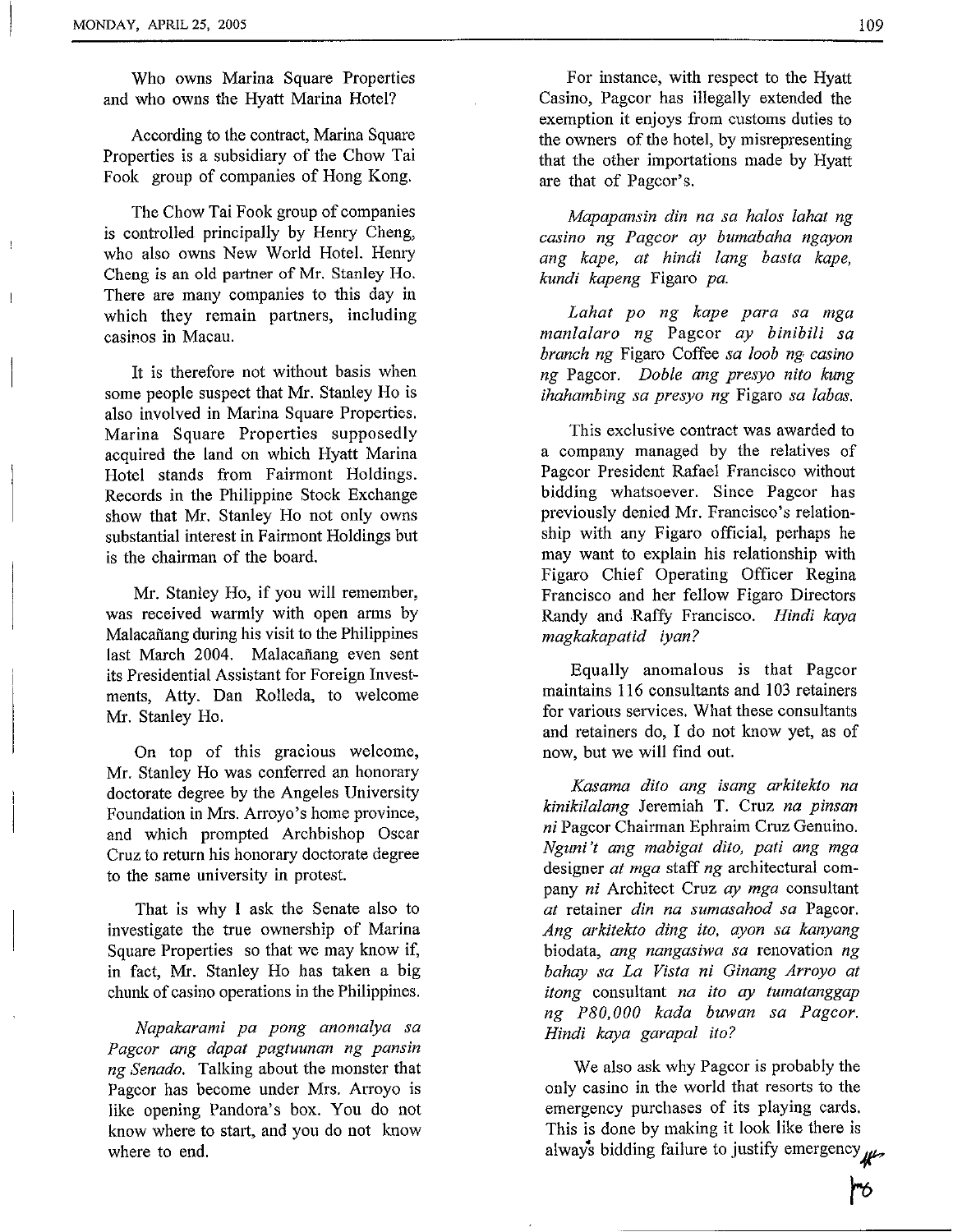purchases, The ultimate effect is that they have artificially jacked up the price of Pagcor playing cards from 54 cents per pack in 2001 to \$1.05.

This procurement fraud is not at all surprising with the appointment of a former official of the Trace Computer School, Mrs. Ma. Lourdes Jose, as managing head of Pagcor's Procurement Department. It is interesting to add that the Trace Computer School, which has now become a college, is owned by the Chairman of Pagcor, Mr. Ephraim Genuino. This is reflected in his Statement of Assets and Liabilities for the years 2003 and 2004.

Mrs. Lourdes Jose wasted no time awarding a purchase order in favor of Labelmen Enterprises based on a quotation submitted and signed by her husband, Jay Jose, and supported by quotations from nine other suppliers'who uniformly indicated "no quote."

I cannot think of any government agency that can match this record especially at a time when this government is pontificating the need for austerity measures and avoid extravagant wastage of precious resources.

But even more appalling are the excessive benefits and perks enjoyed by Pagcor officials which no regular government agency or corporation can have, including the members and staff of the Philippine Senate.

One member of the board of directors of Pagcor, who served only for nine months, was given a retirement package of P3.3 million by the Pagcor Board. When this was leaked in the media, this retiring member returned the money. Well and good, but on the same day, the same amount returned by this member of the board was disbursed from the Pagcor's intelligence fund.

Meanwhile, the Pagcor chairman's benefits under the Pagcor's generous car plan program was increased from P1.3 million to P2.5 million, and which could now be availed of every three years.

*Napakasuswerte talaga nitong*  Chairman *ng* Pagcor. *Lahat tayo tipid ng tipid, siya may bagong kotse* every three years, *at hindi lang ordinaryong kotse ang mabibili mo ng* P2.5 million.

I wish to stress that Mrs. Arroyo cannot claim ignorance of Chairman Genuino's new-found life of privilege since she has authorized more than 20 PSG personnel to act as his bodyguards, round-the-clock, three shifts a day.

And these bodyguards ride in style inside two black Nissan Safari Patrols costing more than P2 million each, and which were bought specifically as back-up vehicles for Chairman Genuino's day-to-day security convoy.

Meanwhile, Pagcor directors live it up in terms of membership in plush and expensive leisure clubs with related privileges such as playing rights and food consumption.

I am informed that the members of the Pagcor Board are members of such elite clubs as the Rockwell Leisure Club, the Wack-Wack Golf and Country Club, the Alabang Country Club, the Tagaytay Highlands, the Riviera Golf, Fairways and Blue Water and other clubs. All these are being paid for by Pagcor!

I have on hand a purchase order coming from Pagcor purchasing one Callaway golf set. I do not play golf but I understand the brand "Callaway" is very expensive, and this is for one of the board of directors of Pagcor amounting to P183,900. This is for Director Gozo, whoever he is, and for Director Roxas – not related hopefully to one of our colleagues  $-$  P185,300 for a Callaway golf set.

It is no wonder that Pagcor's net income remitted to the President's Social Fund, or PSF, has gone down during the last three years. In fact, in 2003, while it boasted net winnings of P16.5 billion, it remitted less than P500 million to the President's Social Fund.

In the first full two years of the administration of President Estrada, from<br>**74**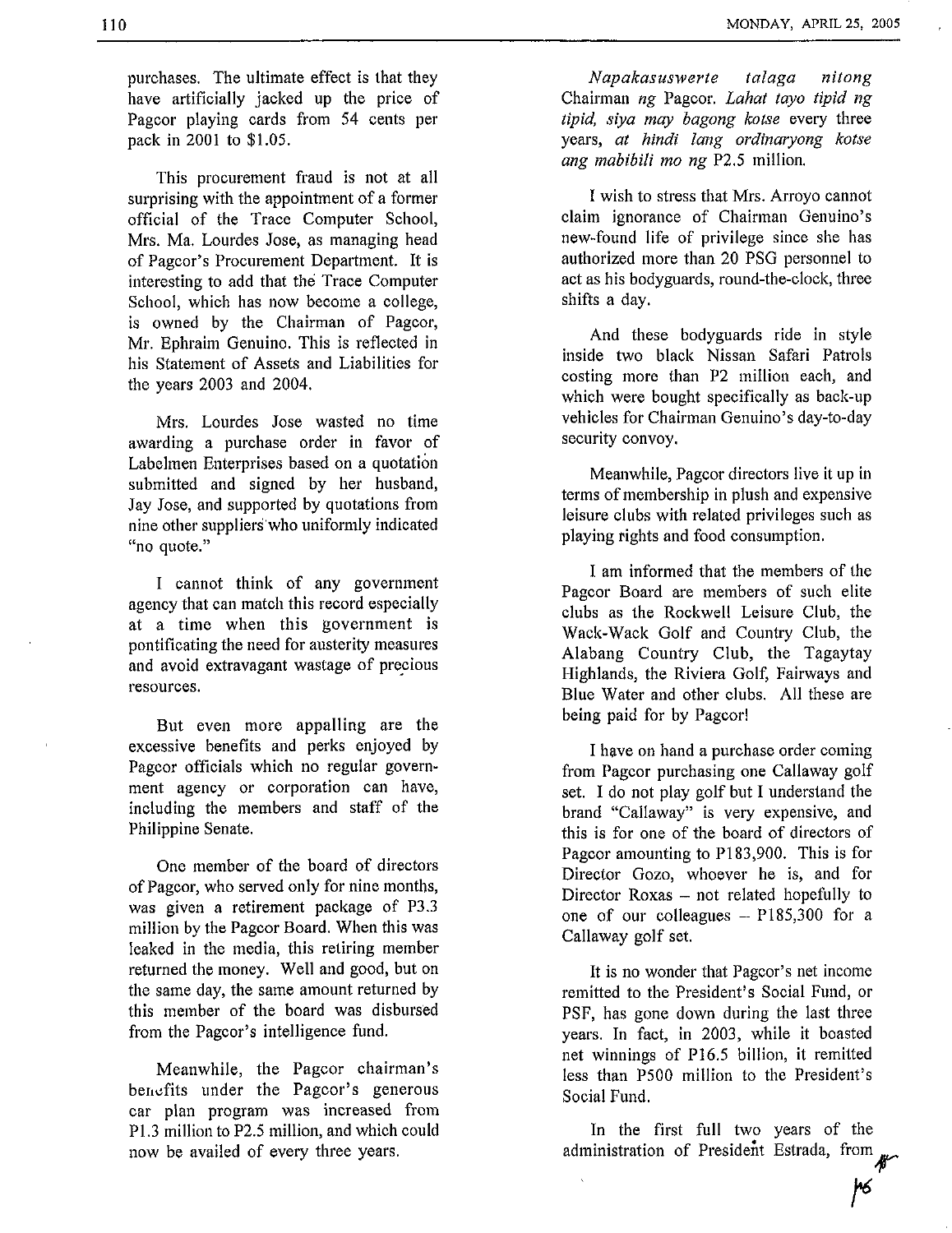1999 to 2000, Pagcor's winning in its operations grew by an average of 17.4 percent. During this time, the net income of Pagcor, after operating expenses and taxes, increased by an average of 35.3 percent.

But in the first three years of the Arroyo takeover, net winnings grew only by an average of 9.2 percent while net income grew only by *6.3* percent.

I maintain my position that Pagcor is grossly mismanaged, abused and bled by the very people that Mrs. Arroyo appointed to its management to oversee its operations.

While we in Congress are being pressured to burden our people with more and higher taxes to address the fiscal deficit, the Arroyo administration, in its Pagcor operations, is systematically squandering away billions and billions of pesos and giving them away to private partners.

Our people are suffering today because of the excesses and extravagance of this administration, and Pagcor is perhaps just the tip of the iceberg.

We must stop these excesses today with deep sense of urgency and mission because at stake is the future of this nation. And this august Body must be at the forefront of this crusade against these anomalies!

#### **SUSPENSION OF SESSION**

Upon motion of Senator Pangilinan, the session was suspended.

*It was 4:33 p.m* 

#### **RESUMPTION OF SESSION**

At 4:33 p.m., the session was resumed.

#### **MANIFESTATION OF SENATOR ROXAS**

Senator Roxas manifested that he does not have relatives working in Pagcor.

The Chair confirmed that Manuel Roxas, a member of the board of directors of Pagcor, is not related to Senator Roxas.

# **APPROVAL OF PROPOSED SENATE RESOLUTION NO. 195 ON THIRD READING**

Upon motion of Senator Pangilinan, there being no objection, the Body considered, on Third Reading, Proposed Senate Resolution No. 195, printed copies of which ,were distributed to the Senators on April 21,2005.

Pursuant to Section *67,* Rule XXIII of the Rules of the Senate, upon motion of Senator Pangilinan, there being no objection, Secretary Yabes read only the title of the resolution, to wit:

RESOLUTION CONCURRING IN THE RATIFICATION OF THE FRAMEWORK CONVENTION ON TOBACCO CONTROL.

Secretary Yabes called the roll for nominal voting.

#### **RESULT OF THE VOTING**

The result of the voting was as follows:

*In favor*  Angara Arroyo Cayetano Drilon Ejercito Estrada (J) Ejercito Estrada (L) Enrile Flavier Lacson Lapid Lim Madrigal **Magsaysay** Pangilinan Pimentel Recto Revilla Roxas Villar *Against*  none

*Abstention* 

none

With 19 senators voting in favor, none against, and no abstention, the Chair declared Proposed Senate Resolution No. 195 approved on Third Reading.

# **EXPLANATION OF VOTE OF SENATOR ENRILE**

Explaining his affirmative vote, Senator Enrile recalled that Senator Flavier made the country proud

K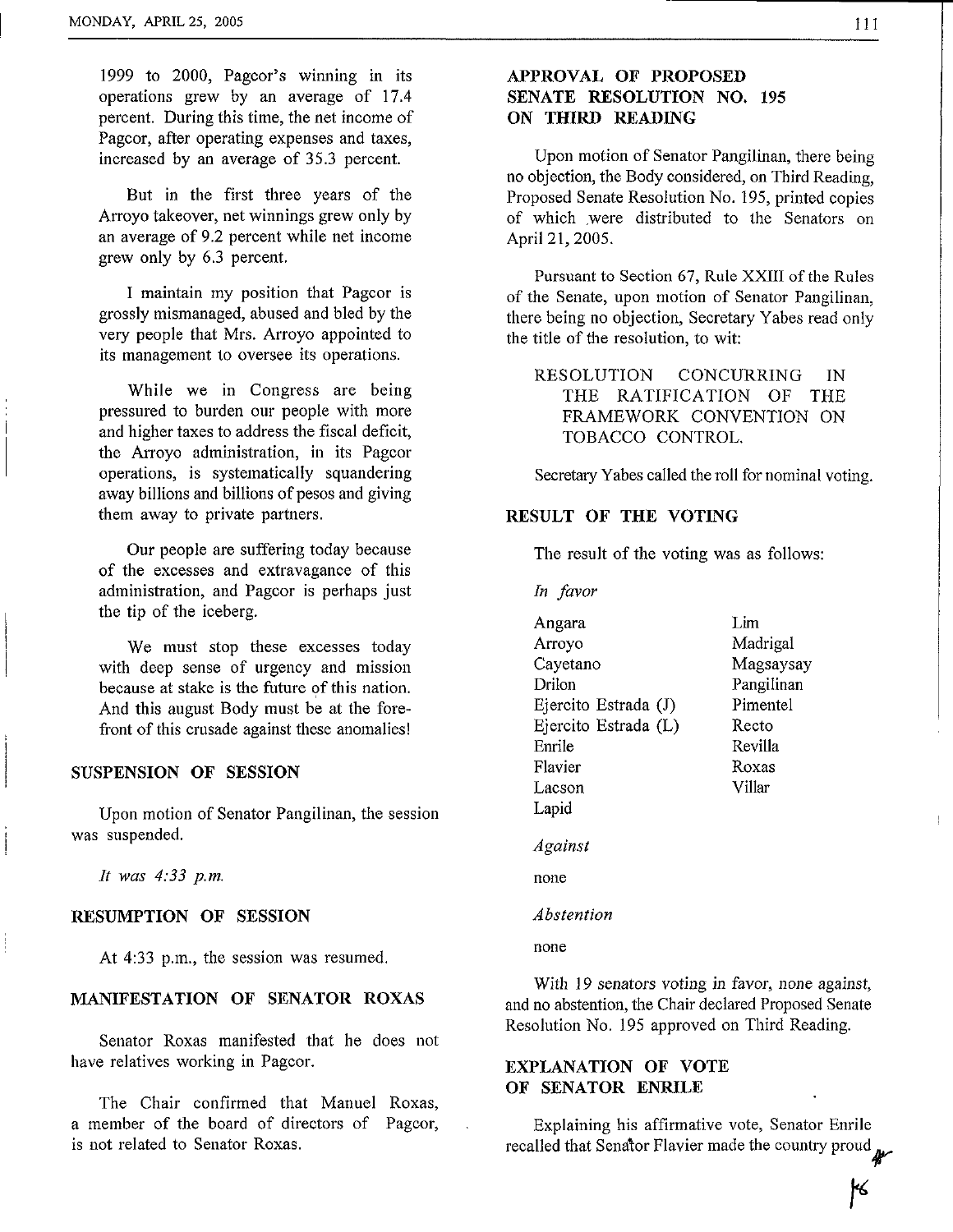when he bravely battled the tobacco giants by ensuring the passage of Republic Act No. 9211, the Tobacco Regulatory Act of 2003.

He pointed out that while concurrence to the convention may seem unnecessary in view of R.A. No. 9211, it is, nevertheless, an affirmation of the country's commitment to the community of nations to be a partner in the worldwide effort to control the use of tobacco; in the prevention of tobacco-related diseases; and in the promotion of the campaign against youth smoking to protect the future of the nation.

He stated that his affirmative vote on the resolution was in line with his position on the sin tax measure.

# **INTERPELLATIONS ON THE SPEECH OF SENATOR EJERCITO ESTRADA .(J)**

At this juncture, **the** Body proceeded to the interpellations on the privilege speech of Senator Ejercito Estrada (J).

# **INTERPELLATION OF SENATOR ANGARA**

At the onset, Senator Angara congratulated Senator Ejercito Estrada (J) for bringing out for the second time to the attention of the Senate the scandalous and alarming state of affairs in Pagcor.

Asked whether the Pagcor's franchise is being renewed, Senator Ejercito Estrada (J) replied that the bill renewing the Pagcor franchise has already been approved on Third Reading in the House of Representatives while a similar bill is still with the Senate Committee on Public Services.

Senator Angara posited that a committee hearing would be a good occasion, first, to look into the operations and activities of Pagcor and second, to find out a better approach to improve the Philippine gaming industry as had been done by the Chinese government when it opened the casino and gambling industry in Macau to everyone. This was the reason, he said, why the big gambling operators in Las Vegas are now in Macau which used to be the private enclave of Stanley Ho. He stated that as long as the gambling operation is in the hands of the government, it would be grossly mismanaged.

In this regard, Senator Angara disclosed that even Singapore would be allowing gambling albeit through a regulatory body which shall be licensing the gambling operators. He explained that this would ensure that the Singaporean government shall have a fixed income from the gaming industry and a more accurate reporting of money.

Senator Angara lamented that the complete opposite is happening in the case of Pagcor which, he noted, has entered into dubious financial arrangements with private entities to operate slot machines throughout the country without tangible money going to the national government. Senator Ejercito Estrada (J) agreed with the observations of Senator Angara.

Asked about the net winnings of Pagcor for 2004, Senator Ejercito Estrada **(J)** gave the assurance that he would provide the data to Senator Angara.

As to the allocation of its P16.5 billion net winnings in 2003, Senator Ejercito Estrada (J) noted that specific amounts were allocated to the local government units and the President's Social Fund. He gave assurance that the information would also be provided.

Senator Angara recalled that last year, Great Britain celebrated the 10th year anniversary of the launching of the UK lottery which netted a total of 629 billion or US\$ 60 billion. He revealed that the UK lottery publishes a detailed report on the allocation and distribution of its earnings, a greater portion of which has gone to social causes.

On whether Pagcor would be able to claim the same achievement, Senator Ejercito Estrada (J) replied in the negative as he stated that only the Pagcor chairman and board members know how much is being remitted to the President's Social Fund.

To the assertion that tho government could easily have a minimum of P25 billion earnings yearly-PI0 billion from the Philippine Charity Sweepstakes Office (PCSO) and P15 billion from Pagcor-Senator Ejercito Estrada (J) agreed that both agencies could easily earn those amounts.

Senator Angara recalled that the PCSO was originally established to raise money to combat tuberculosis in the country and more particularly, specific amounts from horse racing were once earmarked to support the Quezon Institute that has already been abolished. Asked where the money from horse racing is now being allocated,

 $h_{\phi}$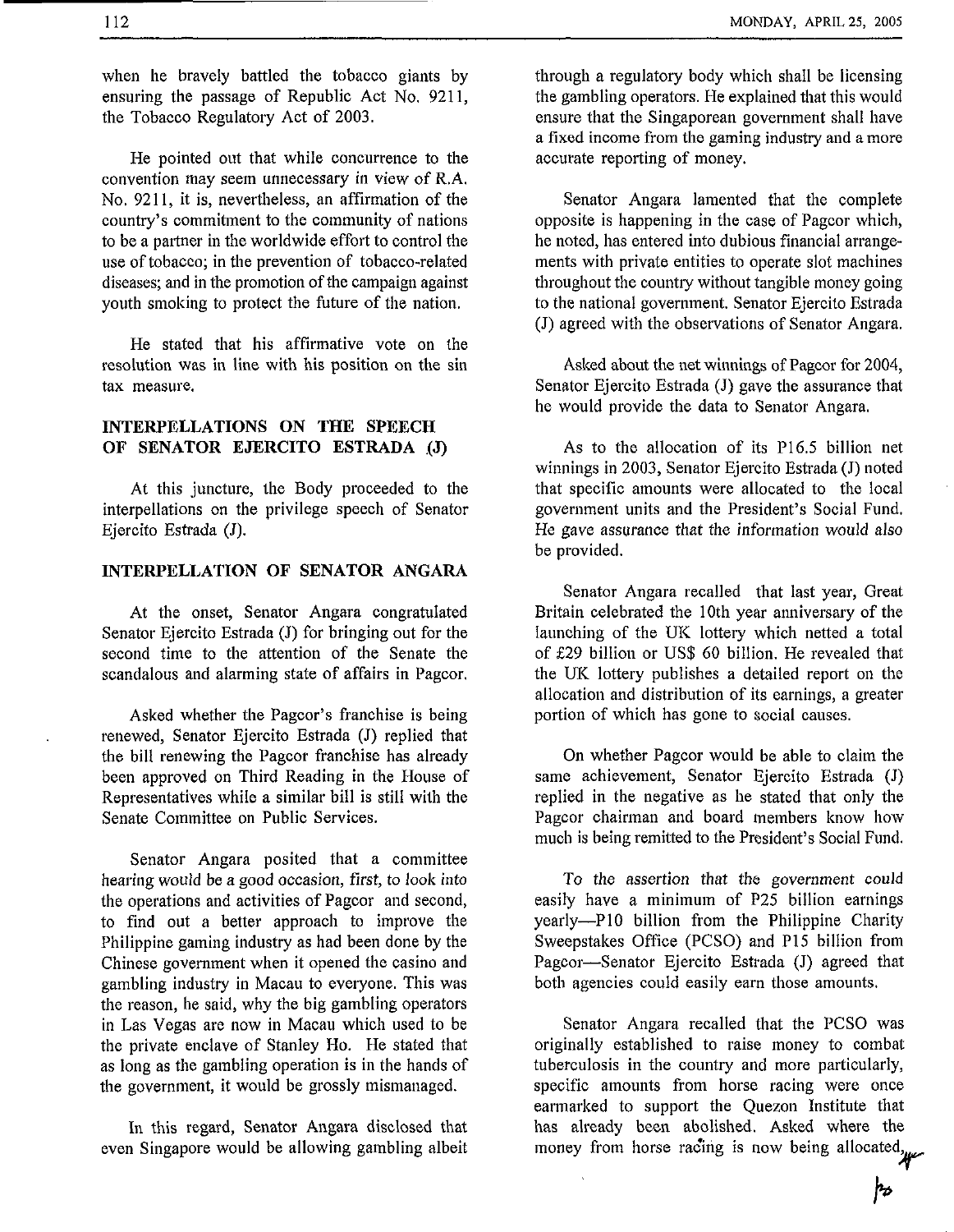Senator Ejercito Estrada (J) replied that based on PCSO's charter, some of its funds are being allocated to the National Commission on Culture and the Arts and other government agencies.

But Senator Angara noted that funds set aside for specific government agencies are miniscule compared to the total take of the PCSO. He reiterated that gambling and lottery could provide the government substantial amounts of money to support social welfare and services like education, health and poverty alleviation. He expressed doubt whether the P5 billion President's Social Fund was really being spent for the purpose it was created.

Asked if it was time that gaming and lottery were treated as separate sources of revenue for the national government and that the income of Pagcor and PCSO either remitted to the National Treasury or earmarked by Congress for specific social programs and projects, Senator Ejercito Estrada (J) replied in the affirmative.

Moreover, Senator Angara disclosed that in the bicameral conference on the VAT measure today, the Secretary of Finance made an elaborate explanation why the government needed not only P60 billion out of a single tax measure but P130 billion to which some Senate conferees generally agreed. However, he noted that some of them pointed out that government funds could be raised not only through taxation but also through other means such as gambling and lottery, assets privatization, operations of entities like NAIA and PPA, and motor vehicle registration which, when added, could top P300 billion a year'and could reduce the country's huge foreign and domestic debts.

Senator Angara decried that so much revenue is being expected from a single tax measure as if it is the only source of income. He stated that the government should present a revenue-generating program involving both tax and non-tax sources so that it could share the tax burden with consumers, citizens and corporate citizens. Senator Ejercito Estrada (J) agreed as he suggested that to help address the fiscal deficit, Pagcor should cancel the 60-40 joint venture agreements from which it is losing billions of pesos.

Senator Angara bared that in the next hearing on the Pagcor franchise, he would propose that a provision be inserted in the franchise that any and all

existing contracts with any and all entities be repealed, and if impairment of contract would be raised, the government could invoke the police power of the state as provided for in the Constitution.

On another matter, Senator Angara recalled a not so favorable magazine article on Stanley Ho and his empire. The article, he said, showed a link between Mr. Ho's organization and the triad in Macau and explained that he had to leave because apparently, the Chinese government was not satisfied with his operation. He said that this background information may be of help to Senator Ejercito Estrada (J) and at the same time be an eye-opener to all.

Asked if Stanley Ho is now operating the Laoag Casino, Senator Ejercito Estrada (J) replied that rumors has it that Stanley Ho is managing the Fort Ilocandia Casino in Laoag, Ilocos Norte. He stated that in his speech, he mentioned that he had found the connection between Stanley Ho and the Hyatt Casino which was formerly known as Hyatt Marina Hotel. He surmised that Mr. Ho might be the operator of said casino since the land on which Hyatt Casino stands was formerly owned by Fairmont Holdings which, based on the records of the Philippine Stock Exchange, is owned by Stanley Ho and Marina Properties that acquired said land from Fairmont Holdings, the owner of Marina Properties being Mr. Henry Cheng. He added that Mr. Henry Cheng and Mr. Stanley Ho are business partners in Macau.

Relative thereto, Senator Angara said that he is not against the idea of casino and lottery as long as these are conducted in a transparent and accountable manner which is not happening now. He said that he only knows of Stanley Ho by his reputation. He underscored that it is not the person being questioned but how an otherwise lucrative industry that can yield substantial revenue to government is being run. He observed that the situation is not being taken advantage of and, in effect, income is misappropriated.

Asked if there is a screening procedure or any mechanism where applicants are checked before being allowed to run gambling or lottery operation in the country, Senator Ejercito Estrada (J) replied that a thorough discussion on said mechanism could be done during the committee hearing, if there would be any. Senator Angara pointed out that the Rules

|46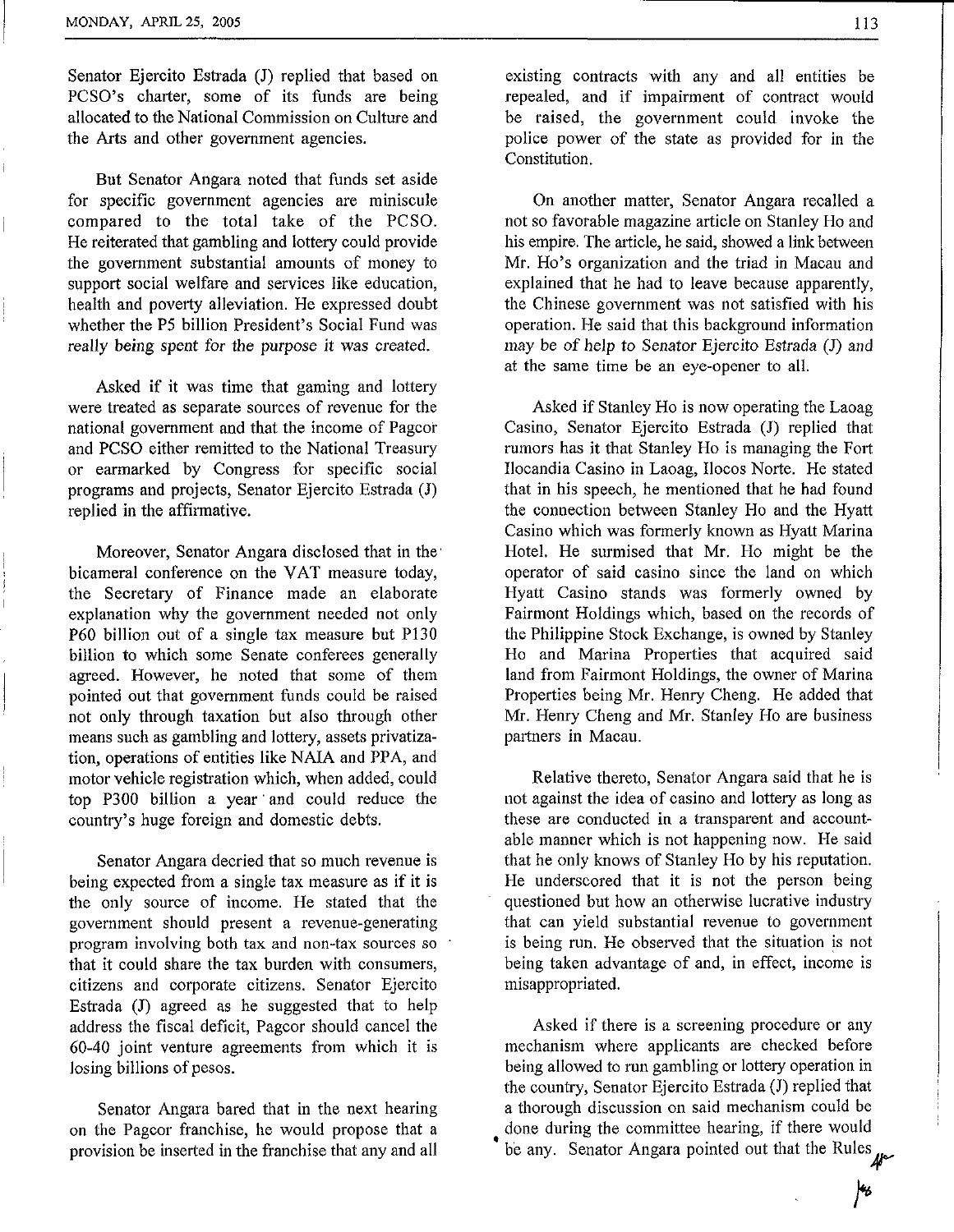provide that a public bearing may be compelled and a Senator could invoke the rule if need be.

Senator Ejercito Estrada (J) disclosed that two weeks ago, Senator Arroyo, Chair of the Committee on Public Services, informed him that Pagcor has been directed to answer charges made against it. Senator Angara maintained that a public investigation should be conducted if Pagcor wants its franchise to be renewed.

Upon queries of the Chair, Senator Ejercito Estrada (J) explained that Hyatt Casino, presently located in Mabini, is different from Hyatt Hotel which is located along Roxas Boulevard and owned by the Chan family.

#### **INTERPELLATION OF SENATOR LIM**

Upon query of Senator Lim, Senator Ejercito Estrada (J) replied that the beneficiary of Pagcor's earnings is the government.

Asked if there is a call for belt-tightening because of the current financial crisis, Senator Ejercito Estrada (J) said that it is what is being asked of every citizen as he added that austerity measures **are** also being put in place.

**As** to the names of the members of the board of directors who received golf sets as gifts, Senator Ejercito Estrada (J) said that the purchase order was under the name of one Director Gozo and one Director Manuel **Roxas,** formerly a member of the Philippine National Police. He added that the golf set carries the brand name Callaway which, to his knowledge, is the most expensive in the market today, the cheapest being priced at P60,OOO.

On the observation that there are Pagcor officials who are making unnecessary purchases in spite of a nationwide call to save money, Senator Ejercito Estrada (J) stated that it is the Senate's responsibility to investigate the actuations of Pagcor officers and board members.

Upon further query, Senator Ejercito Estrada (J) said that the Committee had already sent communication to Pagcor to answer the charges against it and that he has been furnished a copy of Pagcor's reply.

On the administration's lack of interest to look into the allegations against Pagcor, Senator Ejercito Estrada (J) revealed that a month after his privilege speech, three slot machine arcades were opened in East Bay Casino Hotel in Antipolo-Binangonan, Sogo Hotel in San Pedro, Laguna and Subic International Pacific Casino in the International Free Port Area in Subic, respectively.

On whether this was a challenge to the administration's efforts to intensify its campaign to save funds and raise revenues, Senator Ejercito Estrada (J) stated that, in fact, Secretary Silvestre Afable directed Pagcor in a memorandum to submit a report on the status of compliance with the directive of the President "to abort its slot machine operation." Apparently, he said, the President's directive was never followed and he did not know exactly why.

Senator Lim noted that the directive was a commendable response to the exposé and he concluded that the problem is not with the President but with the lower officials of Pagcor.

Adverting to a statement made by former Senator Avelino about using one's position and power to one's advantage, Senator Lim asked whether the abusive Pagcor officials are adherents to this concept. Senator Ejercito Estrada (J) surmised that the Pagcor head who went against his boss' directive must have felt secure in the knowledge that he had strong connections with his superior's spouse. He agreed that like a fly resting on the back of a carabao, such people think they are more powerful than the chief.

On what government could do to officials who continue to abuse their position and destroy the public trust, Senator Ejercito Estrada (J) believed that such people should be removed from office. However, he conceded that it would be difficult to remove the Pagcor official concerned considering that he is a close friend of the First Gentleman.

Senator Lim pointed out that there is no evidence to show that the abusive Pagcor official has the support of his alleged powerful backers. As such, he wondered whether it would be better if these abusive officials were simply struck by lightning. He underscored that such extravagance like the purchase of a P180,OOO golf set constitutes a major crime against the Filipino people. Senator Ejercito Estrada (J) agreed as he noted that such luxuries could have been used instead to buy food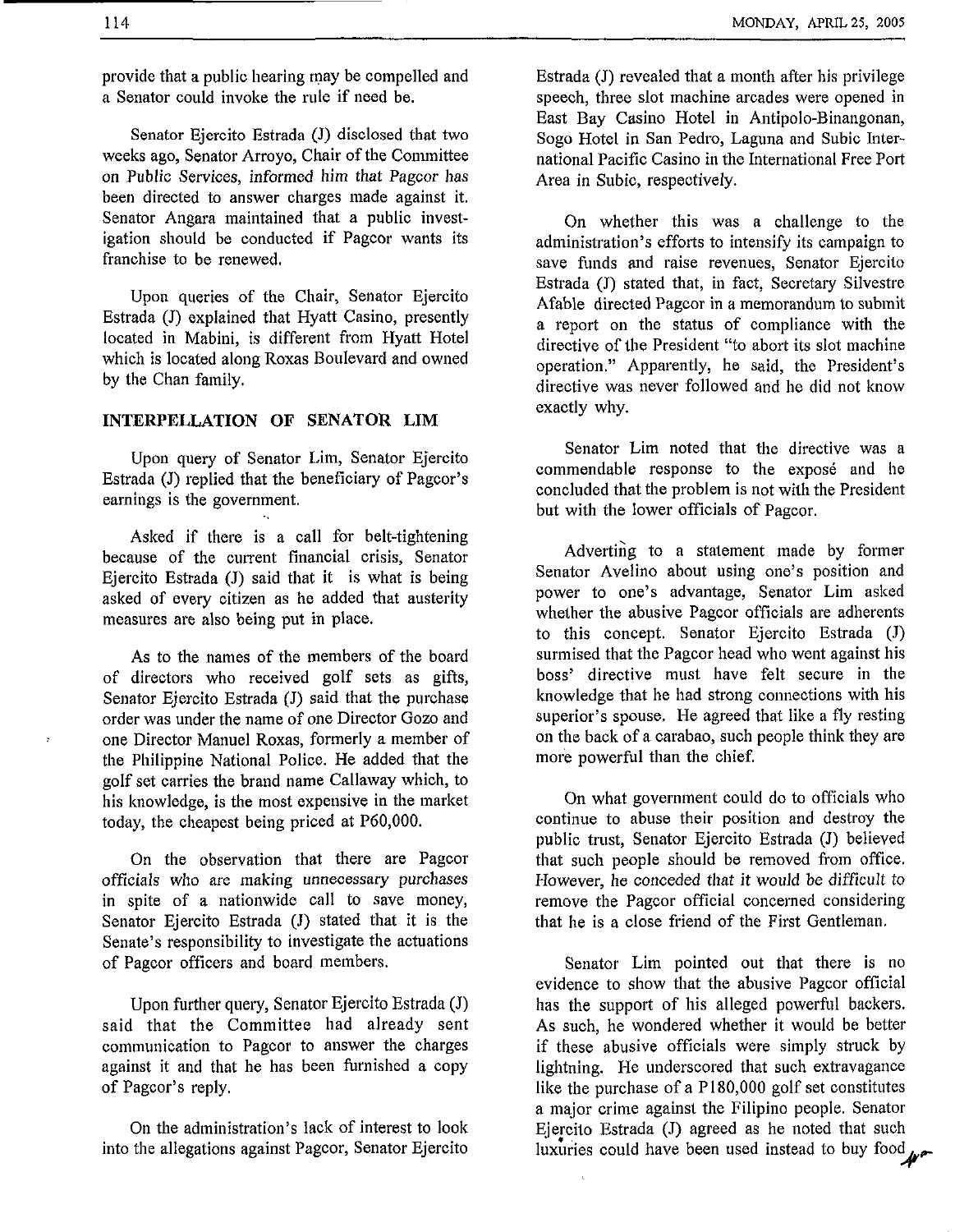I

I

I I and medicines for the poor or even pay for the education of their young.

Upon further queries, Senator Ejercito Estrada **(J)** said that a Pagcor consultant is paid P80,OOO a month, so that a board member who has a higher position would most likely be receiving more than P80,OOO monthly, decidedly higher than the P35,OOO monthly salary of a senator. He added that each of these hoard members also gets a golf set and membership in exclusive golf clubs such as the Wack-Wack, Tagaytay Highlands and Riviera, courtesy of Pagcor. He said that he was aware that membership fees in such clubs are expensive and that only the rich could afford to use such exclusive facilities. But he stressed that the latter use their own money while all five Pagcor board members enjoy this rich lifestyle at the expense of the government.

Senator Lim wondered how the government could justify its proposal for new tax measures such as the expanded VAT which would be mostly shouldered by ordinary citizens in the face of such extravagant living by public officials such as those in the Pagcor.

Senator Ejercito Estrada (J) replied that precisely he wants the Senate to investigate the excessive privileges and benefits received by these Pagcor officials like its president Rafael Francisco and its chairman Mr. Genuino. Further, he reiterated that a relative of Mr. Francisco was granted concession rights for Figaro coffee shops in all Pagcor casino outlets around the country and Pagcor obligates casino players to drink Figaro coffee which is sold double its regular price.

To the suggestion that a hearing be held by the Committee on Public Services as soon as possible, he replied that he was leaving it to Senator Arroyo who chairs the committee.

Asked whether the golf sets of the Pagcor officials could be presented as evidence in the proposed hearing, Senator Ejercito Estrada (J) said that he could only present the purchase orders for the Callaway golf sets but he would ask the Pagcor officials if they would be willing to present their golf sets to the committee.

# **REFERRAL OF SPEECH TO COMMITTEE**

Upon motion of Senator Pangilinan, there being no objection, the Chair referred the privifege speech of Senator Ejercito Estrada (J) and the interpellations thereon to the Committee on Public Services,

# **COMMITTEE REPORT NO. 13 ON SENATE BILL NO. 1936**

*(Continuation)* 

Upon motion of Senator Pangilinan, there being no objection, the Body resumed consideration, on Second Reading, of Senate Bill No. 1936 (Committee Report No. **13),** entitled

# AN ACT ESTABLISHING A CREDIT INFORMATION SYSTEM, AND FOR OTHER PURPOSES.

Senator Pangilinan stated that the parliamentary status was the period of interpellations.

Thereupon, the Chair recognized Senator Angara, Sponsor of the measure.

# **INTERPELLATION OF SENATOR MAGSAYSAY**

At the outset, Senator Magsaysay lauded the hill's intent to make the *Bangko Sentral ng Pilipinas* a partner of the Credit Information Bureau. He noted that the old Central Bank which formed the original Credit Information Bureau in the early '80s privatized the same in order to involve private groups in getting the information needed for financial and other transactions, He asked how the 49% BSP equity proposed in the bill would affect the private players who have expressed concern that the bill would shut them out.

Senator Angara replied that at present, there are credit information gathering entities like the Philippine Rating Services Corporation and the CIBI Foundation that are mandated to collect credit information. He explained, however, that the information being circulated at present is based primarily on voluntary submission of credit information, and so it is not comprehensive. He said that since most of these agencies are owned by private investors, they do not project the required credibility of a credit gathering information agency.

On the other hand, Senator Angara pointed out that the proposed Credit Bureau will be owned by the Central Bank which can compel a bank or a financial institution to provide the needed credit

K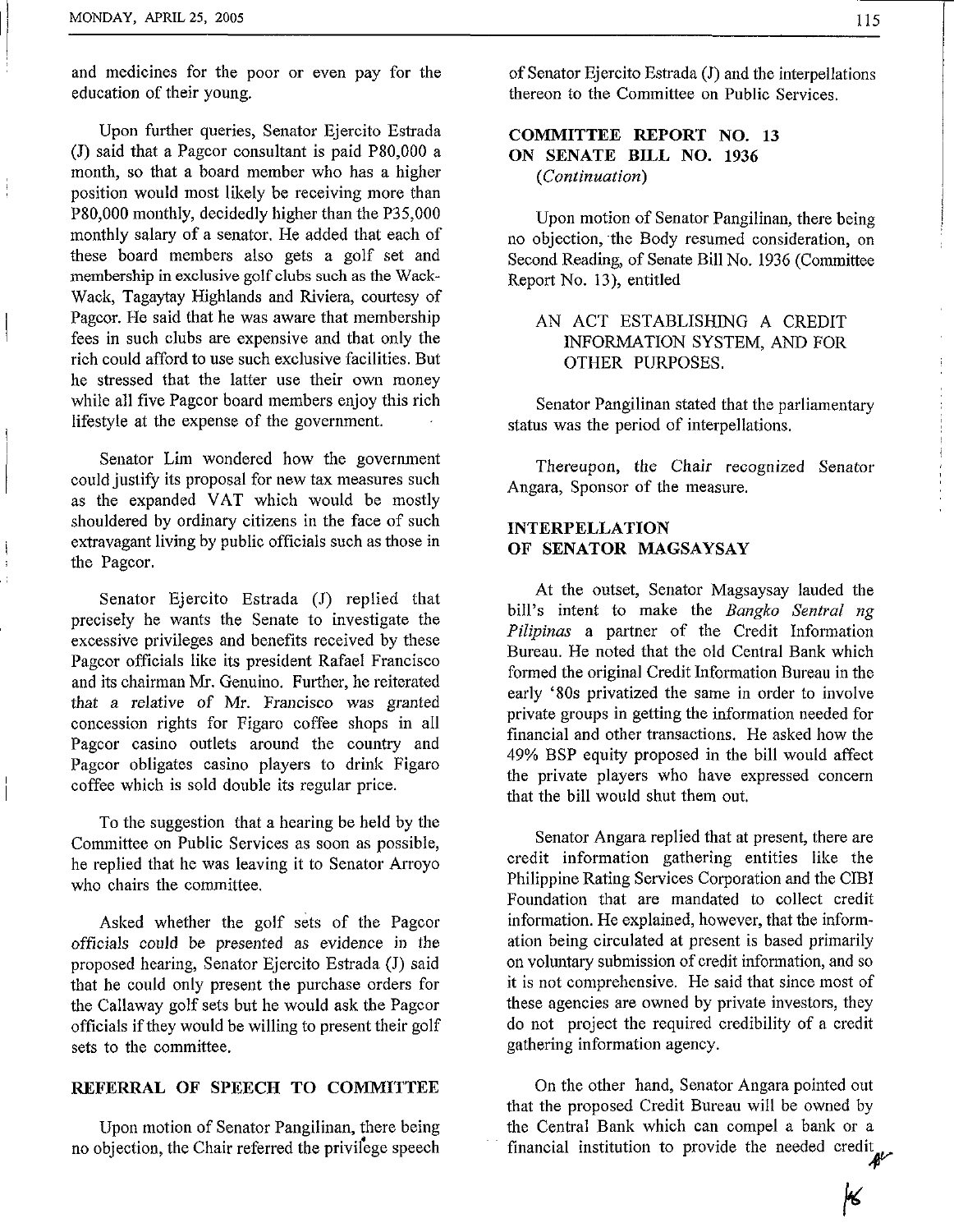information. He explained that the bill would-attract institutional investors like the Bankers Association of the Philippines instead of individual banks and institutions in order to avoid any potential conflict of interest, as a bank shareholder in the Credit Bureau would naturally have an edge over the rest of the banking system.

Upon query, he affirmed that the 51% equity may come from multilateral international financial institutions or local players constituting an official industry or trade organization provided that they do not exceed the 15% cap.

To the observation that big banks do not want to share positive credit information of their valued clients, Senator Angara conceded that much of the credit information circulating among lenders are negative as the positive information about borrowers are kept by the banks. But in banking as in many other known organizations, knowledge is power, he said.

Recalling an incident when all his credit cards were shut off on account of his failure to pay a **\$30** bill, Senator Magsaysay asked about the credit information system in the United States which is touted as one of the most effective systems in the world.

Senator Angara replied that he is not famiIiar with the credit information system in the U.S. because it is mainly private. He surmised that owing to the maturity of the market, the sophisticated practices and the advanced technology in the US., even information on a **\$30** default can be circulated immediately among the lending community. He noted that in the Philippines, borrowers get blacklisted only if they have incurred at least three defaults; however, a sound credit standing would merit points every year and upon reaching a certain level, they would get preferential credit.

On another issue, asked whether he supports the national or the multipurpose ID system considering that the mantra of the Anti-Money Laundering Law is "Know Your Customers" (KYC), Senator Angara replied in the affirmative. In fact, he said, he was one of the principal authors of the bill on the National ID System which is still pending in the Committee on Constitutional Amendments, Revision of Codes and Laws and which had the widest public consultation among the bills that had been filed in the Senate. He added that said bill was consolidated by the ID issuing agencies of the government such as the National Census and Statistics Office, SSS, GSIS, NBI and DFA. He said that a technical committee including IT providers had been working to have a good ID system that could be used for crime-fighting or for ferreting out terrorists. He assured the Body that the information imbedded in that ID would be used only for identification purposes.

Senator Magsaysay expressed apprehension that once a law is enacted allowing the BSP to come in, the credit information bureau industry might be out of business and replaced with a BSP-led credit information bureau that could be used for political purposes. He pointed out the need to empower the private sector to enable the Philippines to be at par with other advanced countries whose approach to credit is more private and objective.

Senator Angara stated that the proposed CIB would be a private corporation. He explained that while the Central Bank may own up to 49%, the management and the majority of the board members would be from the private sector; moreover, because of the provision that the private sector can come in as equity holder—provided, in the meantime, that they represent industry rather than individual credit providers in order to avoid conflicts of interest-it is possible that when the market shall have become more mature and the source of credit information more assured and free-flowing after a number of years, the board may decide to open it to public ownership. He underscored the need to bring in the BSP at the beginning to ensure the quality, completeness and credibility of the credit bureau, without which, the element of compulsion among credit providers to submit complete information about their creditors would be absent.

On a related matter, Senator Angara said that while it is possible, it is improbable to use the information for partisan or political purposes because the information required by the credit bureau is related to the creditworthiness of the borrower.

On whether he would be willing to consider amendments, at the appropriate time, to clarify the situation of the private parties that are involved in credit information, Senator Angara replied in the affirmative, He said that the committee staff would be more than willing to help craft the necessary  $\sqrt{6}$